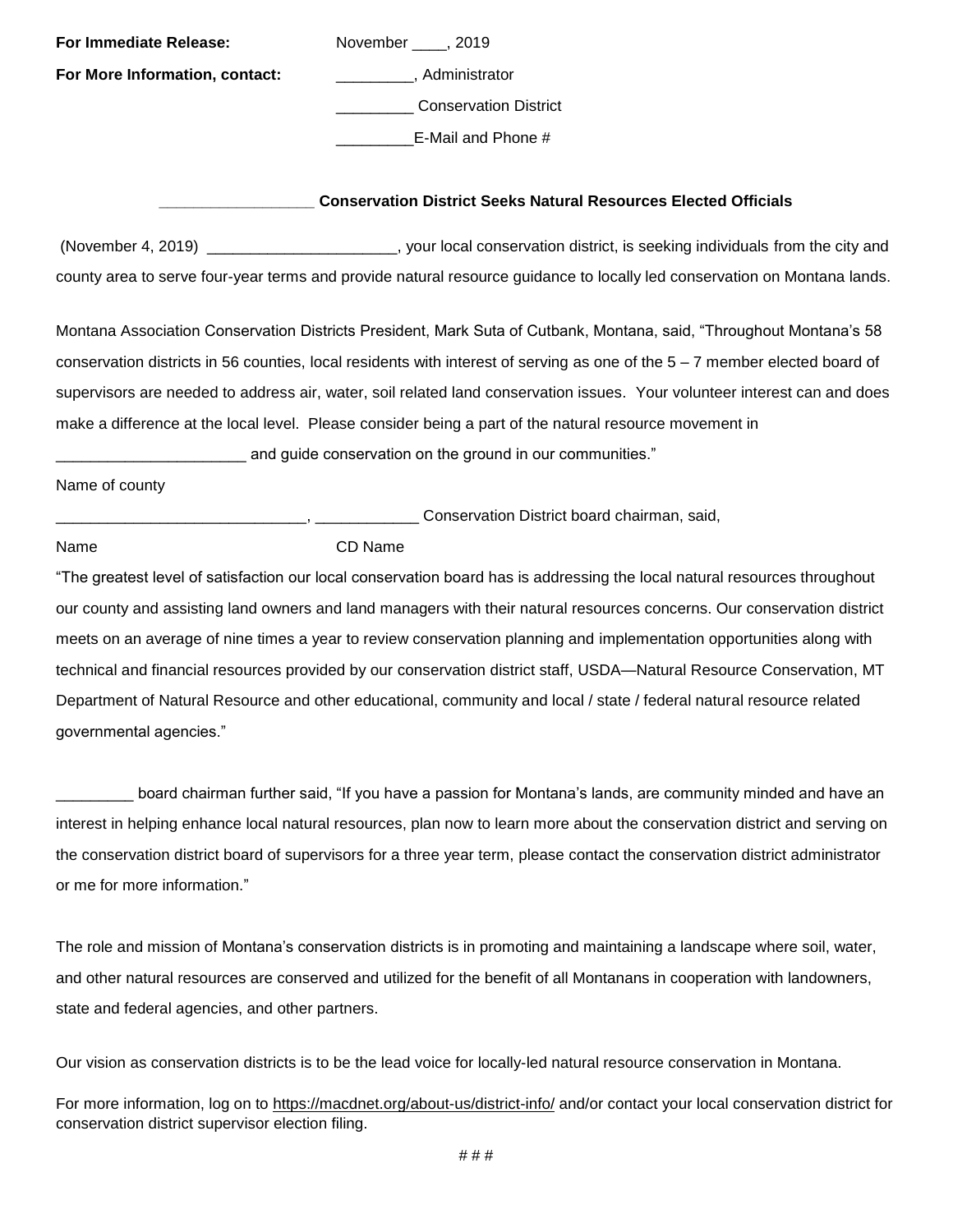**For Immediate Release:** 

**Date** 

**For More Information, Contact:** 

Name, Phone #

## **Make A Difference for Local Conservation: Consider Filing for Conservation District Supervisor Position**

(List City) Every year, Montana's 58 conservation districts, local subdivisions of government in Montana's 56 counties, have four-year term vacancies on the local Conservation District Board. We need you, community minded and the public good oriented active and involved men and women from all parts of the county to consider serving and contributing on our five to seven - member board of supervisors!

Will you consider serving as a local volunteer and leader in Montana's conservation movement as a locally elected board of supervisor? For as little as five hours a month, your individual participation in monthly meetings and individual / collective work activities will make the difference in guiding our local natural resource professionals in your community (conservation district, state and federal natural resource agency staff and partners) with strategic direction on a host of natural resource programs, issues and areas of conservation concerns.

Local conservation districts are the natural resources center linking technical and financial resources to natural resource concerns and bringing land owners and land managers to the table on Montana lands and associated natural resource concerns. Conservation districts address the air, water, soil and land use concerns that our public and private constituents utilize.

Are you interested in giving back to your community with volunteer service and providing a conservation legacy to local natural resources and a natural resources stewardship ethic that Montana land owners and land managers pride themselves? Will you commit to serving as a volunteer and leader in Montana's conservation movement as a locally elected board of supervisor? If you find yourself answering YES to these questions, then please contact your (Name) Conservation District today by (deadline) and discover the exciting and rewarding benefits of serving as a conservation district board of supervisor.

Your local conservation district is affiliated with the Montana Association of Conservation Districts and National Association of Conservation Districts. Countless individuals across the state, the 440 Montana Association of Conservation District supervisors (58 districts, 56 counties) have expressed that giving back to their local communities through volunteer service results in a commitment to future generations, a conservation legacy to our local natural resources and a profound stewardship ethic that Montana land owners and land managers pride in themselves.

For more information on your local conservation district and to file for office to serve a three year term- Will you consider serving as a local volunteer and leader in Montana's conservation movement as a locally elected board of supervisor year term on the **Lang Conservation District board of supervisors**, contact Administrator by calling **Letting** and/or e-mailing **L**